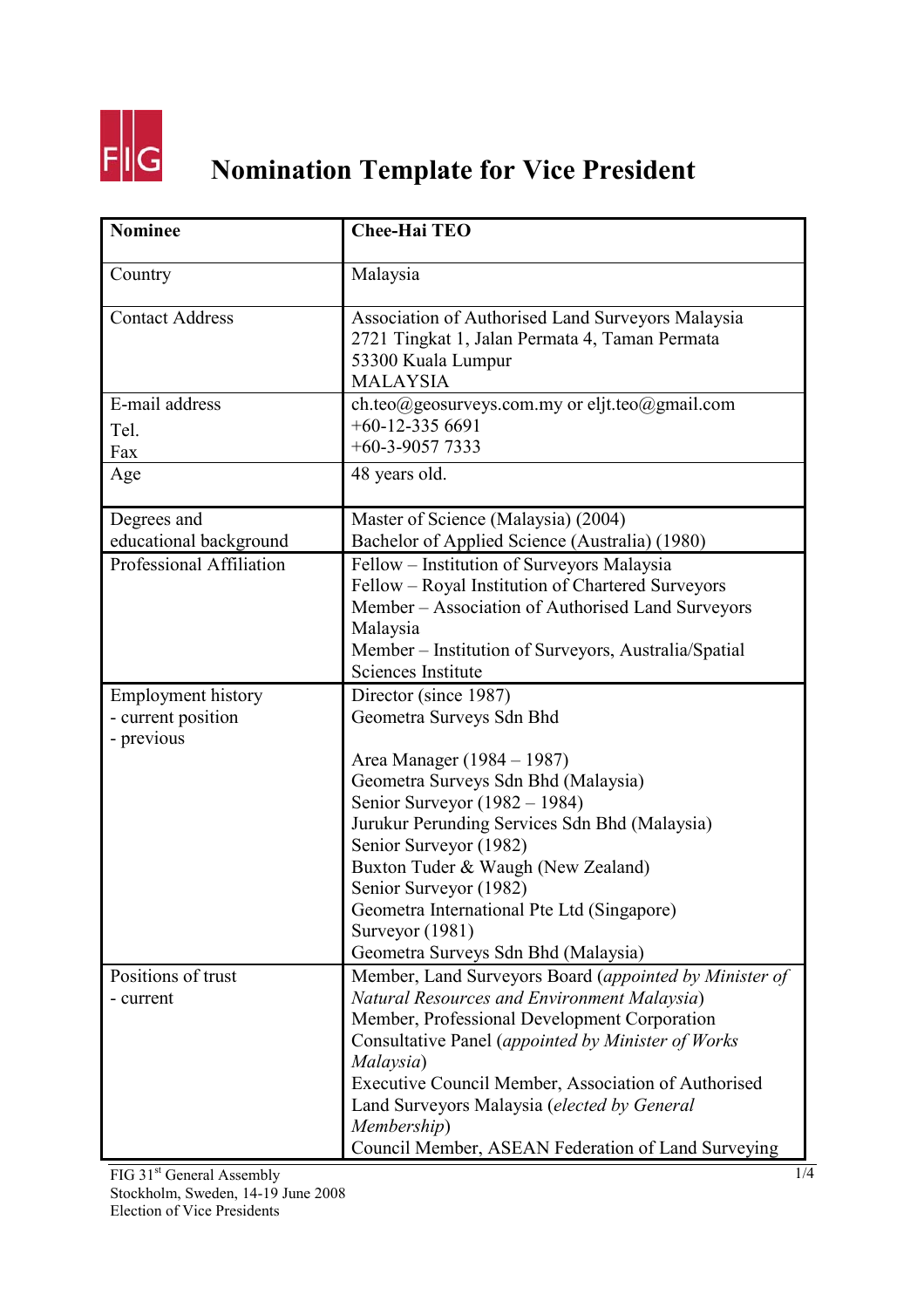|                                                    | and Geomatics (appointed by the Elected Council)<br>Chair, Standing Committee on Globalisation and<br>Liberalisation of Trade in Services, Institution of<br>Surveyors Malaysia (appointed by President, Institution of<br>Surveyors Malaysia)<br>Member, Asia Pacific Education and Standards Board,                                                                                                                                                                                                                                                                                                                                                                                                                                                |
|----------------------------------------------------|------------------------------------------------------------------------------------------------------------------------------------------------------------------------------------------------------------------------------------------------------------------------------------------------------------------------------------------------------------------------------------------------------------------------------------------------------------------------------------------------------------------------------------------------------------------------------------------------------------------------------------------------------------------------------------------------------------------------------------------------------|
| - previous                                         | Royal Institution of Chartered Surveyors<br>Member, Land Surveyors Board (2005 – 2007) ( <i>Appointed</i><br>by Minister of Natural Resources and Environment<br>Malaysia<br>Member, Land Surveyors Board (2003 – 2005) ( <i>Appointed</i><br>by Minister of Land and Cooperative Development)<br>Member, National Economic Consultative Council II (1999)<br>$-2000$ ) (Appointed by Prime Minister of Malaysia)<br>Director $(2002 – 2004)$ , Professional Services<br>Development Corporation (Appointed by Minister of<br>Finance Malaysia)<br>President (1999 – 2000), Institution of Surveyors Malaysia<br>Secretary General (1993 – 1994), Institution of Surveyors<br>Malaysia<br>Vice President $(2000 - 2002)$ , Association of Authorised |
|                                                    | Land Surveyors Malaysia<br>Secretary General (1995 – 1999), Association of<br>Authorised Land Surveyors Malaysia<br>Treasurer (1994 – 1995), Association of Authorised Land<br>Surveyors Malaysia<br>Secretary General (2003 – 2005), ASEAN Federation of<br>Land Surveying and Geomatics                                                                                                                                                                                                                                                                                                                                                                                                                                                            |
| Positions in FIG<br>- current<br>- previous        | NIL.                                                                                                                                                                                                                                                                                                                                                                                                                                                                                                                                                                                                                                                                                                                                                 |
| Other activities in FIG<br>- current<br>- previous | Member, Task Force on Institutional Development<br>Member, Task Force on Governance Structure<br>Member, Nominations Review Group<br>Member, Task Force on Mutual Recognition of<br>Qualifications                                                                                                                                                                                                                                                                                                                                                                                                                                                                                                                                                   |
| Field of surveying discipline                      | Land and Hydrographic Surveying                                                                                                                                                                                                                                                                                                                                                                                                                                                                                                                                                                                                                                                                                                                      |
| <b>Nominees Statement</b>                          |                                                                                                                                                                                                                                                                                                                                                                                                                                                                                                                                                                                                                                                                                                                                                      |
| Why I want to be Vice-<br>President                | In response to various requests to consider a nomination<br>and out of the desire to see FIG enhance the relevance and<br>eminence of the surveying profession internationally,<br>regionally and locally.<br>It is my firm belief that past involvement in professional<br>surveying learned bodies including leadership position has<br>prepared me sufficiently to embrace this challenge as well                                                                                                                                                                                                                                                                                                                                                 |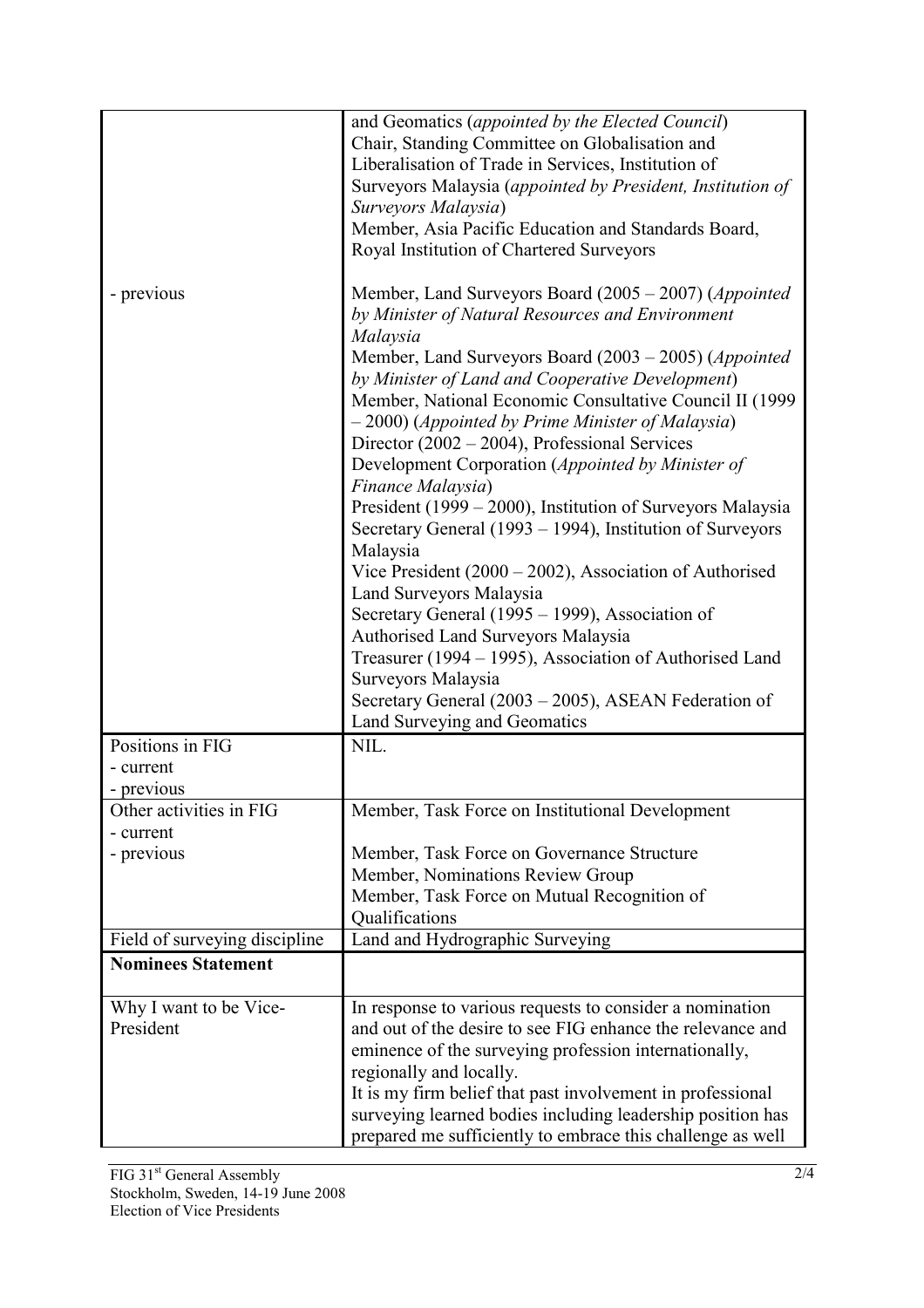|                            | as to work to uplift the profession as a profession-of-choice<br>for all who aspire. |
|----------------------------|--------------------------------------------------------------------------------------|
|                            | I can offer $FIG -$                                                                  |
| What I can offer to FIG in |                                                                                      |
| support of its aims and    | - the dedication and determination to work together for                              |
| objectives                 | common good apart from supporting FIG's aims and                                     |
|                            | objectives.                                                                          |
|                            | - my experience since my first involvement in a sub-                                 |
|                            | committee of the local association in 1989, and since then,                          |
|                            | the vast spectrum of responsibilities in varying capacity.                           |
|                            | - my experience from ongoing involvement in ASEAN                                    |
|                            | Federation of Land Surveying and Geomatics as well as                                |
|                            | regional and bilateral trade negotiations meant a continuing                         |
|                            | and growing appreciation for diversity and multi-                                    |
|                            | culturality.                                                                         |
| My key skills              | Key experience included -                                                            |
|                            | - Planning, implementation and management of surveying                               |
|                            | projects that encompass a variety of inter-related activities                        |
|                            | and tasks;                                                                           |
|                            | - Development of policies and regulatory framework;                                  |
|                            | - Trade in Professional Services Negotiations and                                    |
|                            | Formulation of Regional Mutual Recognition                                           |
|                            | Arrangement; and                                                                     |
|                            | - Leadership in professional surveying organizations                                 |
|                            | including that of multiple surveying disciplines.                                    |
| Any other general comments | At all levels, locally, regionally and internationally, the                          |
|                            | surveying profession faces "future-tense anxieties" and                              |
|                            | FIG should contribute towards minimizing such anxieties                              |
|                            | through the building of confidence, competence and                                   |
|                            | capacity.                                                                            |
| <b>Nominator</b>           |                                                                                      |
| Name of Member             | Association of Authorised Land Surveyors Malaysia                                    |
| Association                |                                                                                      |
| Name and title of contact  | Hanafi Mamat                                                                         |
|                            | President                                                                            |
| person                     |                                                                                      |
| Contact address            | Association of Authorised Land Surveyors Malaysia                                    |
|                            | 2721 Tingkat 1, Jalan Permata 4, Taman Permata                                       |
|                            | 53300 Kuala Lumpur                                                                   |
|                            | <b>MALAYSIA</b>                                                                      |
| E-mail address             | pejuta@streamyx.com                                                                  |
| Tel.                       | $+60-3-41088540$                                                                     |
| Fax                        | $+60-3-41071140$                                                                     |